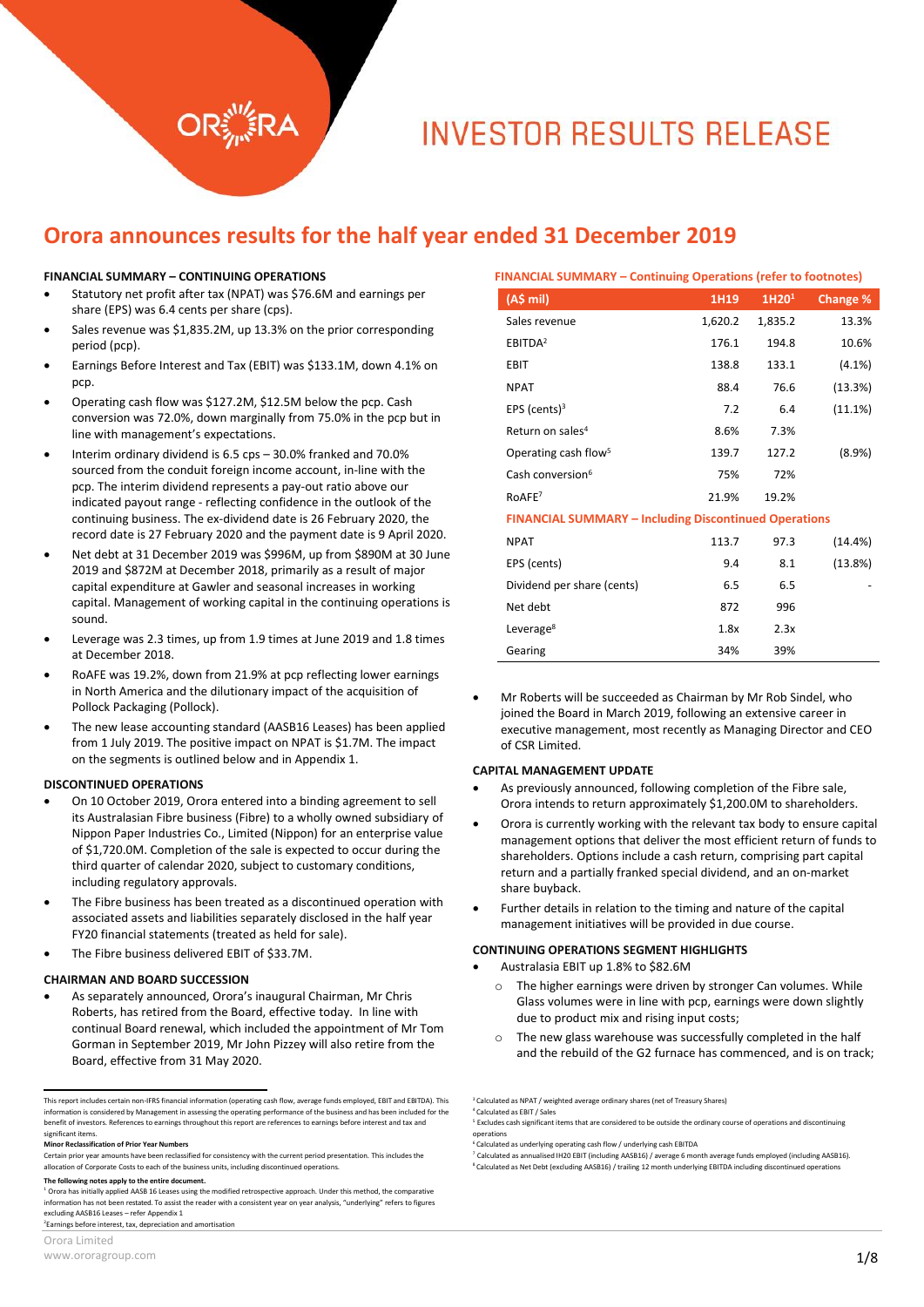### **INVESTOR RESULTS RELEASE**



- o The positive impact from lease accounting on EBIT was \$0.5M North American EBIT was down 12.5% to \$50.5M
- o In local currency, EBIT was down 17.2% to US\$34.6M;
- o Despite lower underlying earnings compared to the pcp in Orora Packaging Solutions (OPS), earnings are improving and were higher than 2H19;
- o The earnings improvement program initiatives (including restructuring activities) have either been or are progressively being implemented. Benefits from these programs started to flow from  $Q2$ :
- o The integration of the Pollock acquisition is on track;
- o The Orora Visual (OV) business experienced a reset in the half with earnings impacted by customers deferral/removal of several major summer promotional campaigns, softness in the packaging and entertainment segments and the loss of key sales representatives predominantly in the entertainment sector after the harmonisation of compensation structures at the start of the financial year;
- o While the performance of OV disappointed in the half, management is committed to the business and delivering on the available growth opportunities to drive improved earnings and returns; and
- o The positive FX translation impact on US dollar denominated earnings for the North American segment was \$2.8M on pcp. The positive impact from lease accounting was \$8.7M (US\$6.0M).

#### **OUTLOOK**

Consistent with the outlook previously provided at the AGM in October 2019, Orora expects challenging market conditions to persist for the remainder of FY20. These factors, coupled with the financial impact of the G2 rebuild in H2 and time for the North American improvement initiatives to be fully realised, are expected to result in reported operating EBIT for the continuing operations being lower in FY20. Orora will continue to invest in efficiency, growth and innovation, as well as integrate recent acquisitions and finalise the sale of the Fibre business.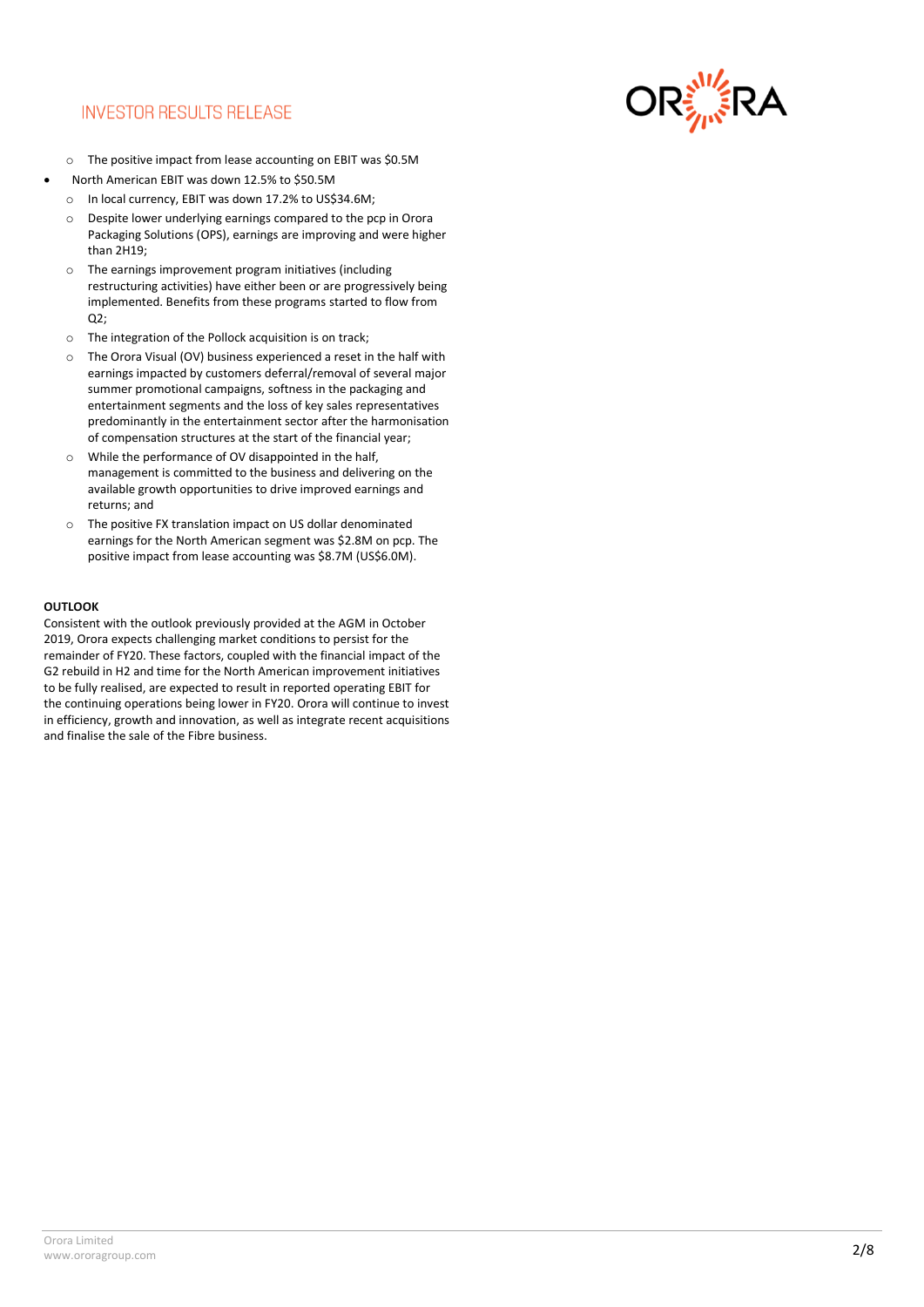### **INVESTOR RESULTS RELEASE**

#### **REVENUE**

- Sales revenue of \$1,835.2M was up 13.3% on pcp, driven by:
	- o OPS increasing revenue by approximately 10.5% in local currency terms, primarily from the acquisition of Pollock which completed at the end of 1H19. Underlying sales volumes were in line with pcp;
	- o Volume and revenue growth in Cans, while Glass revenues were in line with pcp;
	- o \$77.6M positive FX impact on US dollar denominated North American sales, on pcp.
- Underlying sales in Australasia increased approximately 5.2% after taking into account the pass through of lower aluminium prices.

#### **EARNINGS BEFORE INTEREST AND TAX**

- EBIT decreased by 4.1% to \$133.1M, and was attributable to:
- o Weaker earnings in North America from margin pressures and volume weakness; and
- o Rising input costs and volume mix in Glass.
- Earnings decline was partially offset by:
	- o Stronger Cans volumes;
	- o The positive impact from lease accounting was \$9.2M; and
	- o Positive translational FX impact from US denominated earnings of \$2.8M on pcp. US dollar earnings were translated at AUD/USD  $-68.0$  cents in 1H20, compared to  $-72.0$  cents in pcp.
- Going forward, foreign exchange translation sensitivity on EBIT and NPAT to a 1 cent move in the AUD/USD on an annualised basis is approximately \$1.4M and \$0.6M respectively.

#### **BALANCE SHEET**

- Key balance sheet movements since June 2019 were:
	- o Decrease in other current assets was largely driven by reclassification of discontinued operations receivables, inventory and other current assets as part of the Fibre sale, of \$424.2M. Collections performance across the remaining business improved, however this was partially offset by inventory builds in Glass ahead of the furnace rebuild and to support growth in Cans. The FX impact was \$1.0M (increase);
	- o The introduction of AASB16 Leases has meant that Right of Use (ROU) Assets and Lease Liabilities are now brought onto the balance sheet (effective 1 July 2019) and are located within Property, Plant & Equipment (assets) and Interest-bearing Liabilities (liabilities);
	- o Net property, plant and equipment (PP&E) decreased by \$858.1M with \$1,115.2M being reclassified to discontinued operations. Capex for 1H20 for the continuing operations was \$57.4M which included spend on the following major items: new warehouse developments and pre spend on G2 rebuild at Glass, and fabric printing equipment in OV to harmonise and expand the service offering. Depreciation for the period was \$55.9M. The addition of \$253.3M of ROU assets largely relates to the North American businesses, with smaller lease assets in the continuing Australasian business. The FX impact on PP&E was \$0.7M (increase);
	- o Intangible assets decreased by \$93.8M with the reclassification of discontinued operations being the large majority of the movement. Amortisation for the period was \$5.8M, while investments in digital platforms and software upgrades totalled \$6.1M. The FX impact was \$0.1M (decrease);
	- o Net debt increased by \$106.2M during the period with the main drivers being increased working capital in Fibre, reduced earnings in North America and capital expenditure at Gawler to support the warehouse development and the furnace rebuild. These were somewhat offset by improvements in working capital in the North American and continuing Australasian businesses. The FX impact was \$0.0M. Orora remains well within all debt covenant requirements;
	- o Interest-bearing Liabilities includes \$300.6M of lease liabilities;



#### **Revenue Summary**

| (A\$ mi)            | 1H19    | 1H <sub>20</sub> | Change % |
|---------------------|---------|------------------|----------|
| Australasia         | 402.6   | 412.2            | 2.4%     |
| North America       | 1.217.6 | 1.423.0          | 16.9%    |
| Total sales revenue | 1.620.2 | 1,835.2          | 13.3%    |

### **Earnings Summary**

| (EBIT)        |       |                  |          |
|---------------|-------|------------------|----------|
| (A\$ mi)      | 1H19  | 1H <sub>20</sub> | Change % |
| Australasia   | 81.1  | 82.6             | 1.8%     |
| North America | 57.7  | 50.5             | (12.5%)  |
| EBIT          | 138.8 | 133.1            | (4.1%)   |

| <b>Balance Sheet (A\$ mil)</b>                                   | 30/06/19 | 31/12/19 | Change % |
|------------------------------------------------------------------|----------|----------|----------|
| Cash                                                             | 70       | 84       | 19.2%    |
| <b>Other Current Assets</b>                                      | 1,375    | 930      | (32.4%)  |
| Property, Plant & Equipment                                      | 1,766    | 908      | (48.6%)  |
| Intangible Assets                                                | 615      | 521      | (15.3%)  |
| Investments & Other Assets                                       | 92       | 84       | (8.6%)   |
| Assets held for sale                                             |          | 1,942    |          |
| <b>Total Assets</b>                                              | 3,918    | 4,469    | 14.1%    |
| Interest-bearing Liabilities                                     | 960      | 1,381    | 43.9%    |
| Payables & Provisions                                            | 1,313    | 873      | (33.5%)  |
| <b>Total Equity</b>                                              | 1,645    | 1,584    | (3.7%)   |
| Liabilities directly associated<br>with the assets held for sale |          | 631      |          |
| <b>Total Liabilities &amp; Equity</b>                            | 3,918    | 4,469    | 14.1%    |
| Net debt                                                         | 890      | 996      |          |
| Leverage                                                         | 1.9x     | 2.3x     |          |
| Gearing                                                          | 35%      | 39%      |          |

- o Assets held for sale relates to the asset base of the Fibre business;
- o Decrease in payables and provisions was driven primarily by the reclassification of discontinued operations and improvements in managing payables in the continuing operations, largely driven by the re-negotiation of extended terms on aluminium in Australasia. The FX impact was \$0.9M (increase); and
- o Liabilities directly associated with the assets held for sale relate to the Fibre business.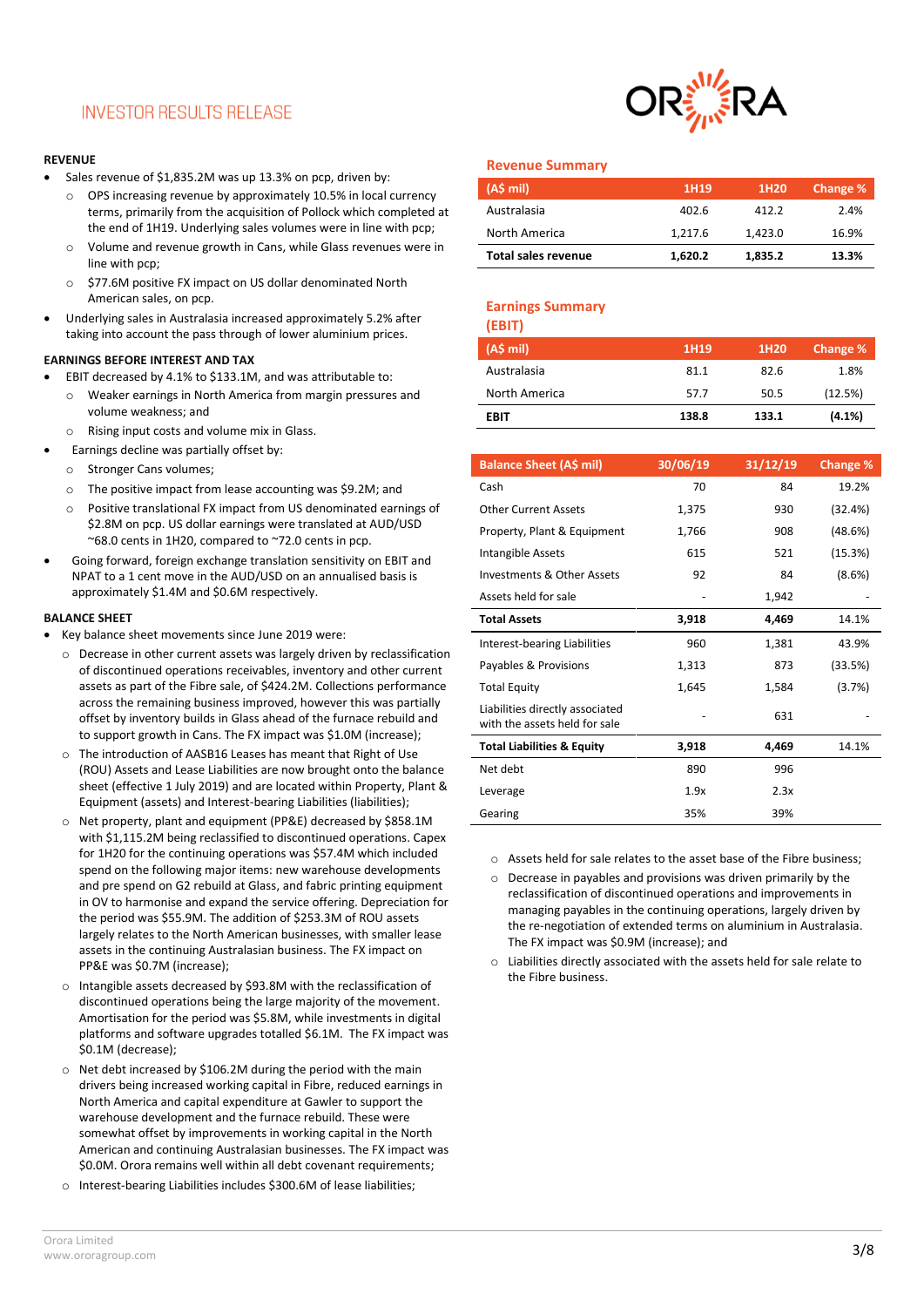#### **CASH FLOW – CONTINUING OPERATIONS**

- Earnings were converted into cash as forecast with operating cash flow of \$127.2M, down on pcp by 9.0%.
- Cash conversion of 72.0% was marginally lower than 75.0% reported in the pcp.
- Cash conversion including discontinued operations was 38.6%, down from 51.6% on the pcp, largely driven by working capital increases in Fibre.
- Main movements / points to note in cash flow of continuing operations include:
	- o Decrease in cash EBITDA (sum of EBITDA and non-cash items), inline with lease adjusted earnings;
	- o Inventory build ahead of the G2 rebuild at Gawler, to ensure continuity of supply to customers, while working capital levels for Cans increased in-line with increased volumes, largely offset by the final benefit from extended terms on aluminium imports; and
	- o Gross capex (base and growth) was approximately 160% of underlying depreciation. With the G2 rebuild to be completed in 2H20, gross capex is expected to remain at ~150% of depreciation in FY20.
- Average total working capital to sales was 8.5% (7.4% in pcp), with the increase largely attributable to increased inventory during the year and OPS taking advantage of settlement discounts. Some seasonal impacts also contributed, as well as capital investment related timing issues.
	- o The medium term management target for average total working capital to sales is less than 10.0%. With the continuing business being more cash generative post the sale of Fibre, this target will be reassessed in due course.

#### **Cash Flow – continuing operations**

| Cash Flow (A\$ mil)                         | 1H19   | 1H20   | Change %  |
|---------------------------------------------|--------|--------|-----------|
| <b>EBITDA</b>                               | 176.1  | 194.8  | 10.6%     |
| Leases $9$                                  |        | (31.8) |           |
| Non-cash Items                              | 10.1   | 13.5   |           |
| <b>Cash EBITDA</b>                          | 186.2  | 176.5  | (5.2%)    |
| Movement in Total<br><b>Working Capital</b> | (25.5) | (0.1)  |           |
| Base capex                                  | (21.8) | (50.0) |           |
| Sale proceeds                               | 0.8    | 0.8    |           |
| Operating cash flow                         | 139.7  | 127.2  | $(9.0\%)$ |
| Cash significant Items                      | (13.7) | (14.8) |           |
| Operating free cash flow                    | 126.0  | 112.4  |           |
| Interest – Group <sup>10</sup>              | (19.3) | (20.7) |           |
| Tax - Group                                 | (36.1) | (35.6) |           |
| Growth capex                                | (10.3) | (11.3) |           |
| Free cash available<br>to shareholders      | 60.2   | 44.7   |           |
| Cash conversion                             | 75.0%  | 72.0%  |           |

<sup>&</sup>lt;sup>10</sup> Group includes values pertaining to continuing and discontinuing operations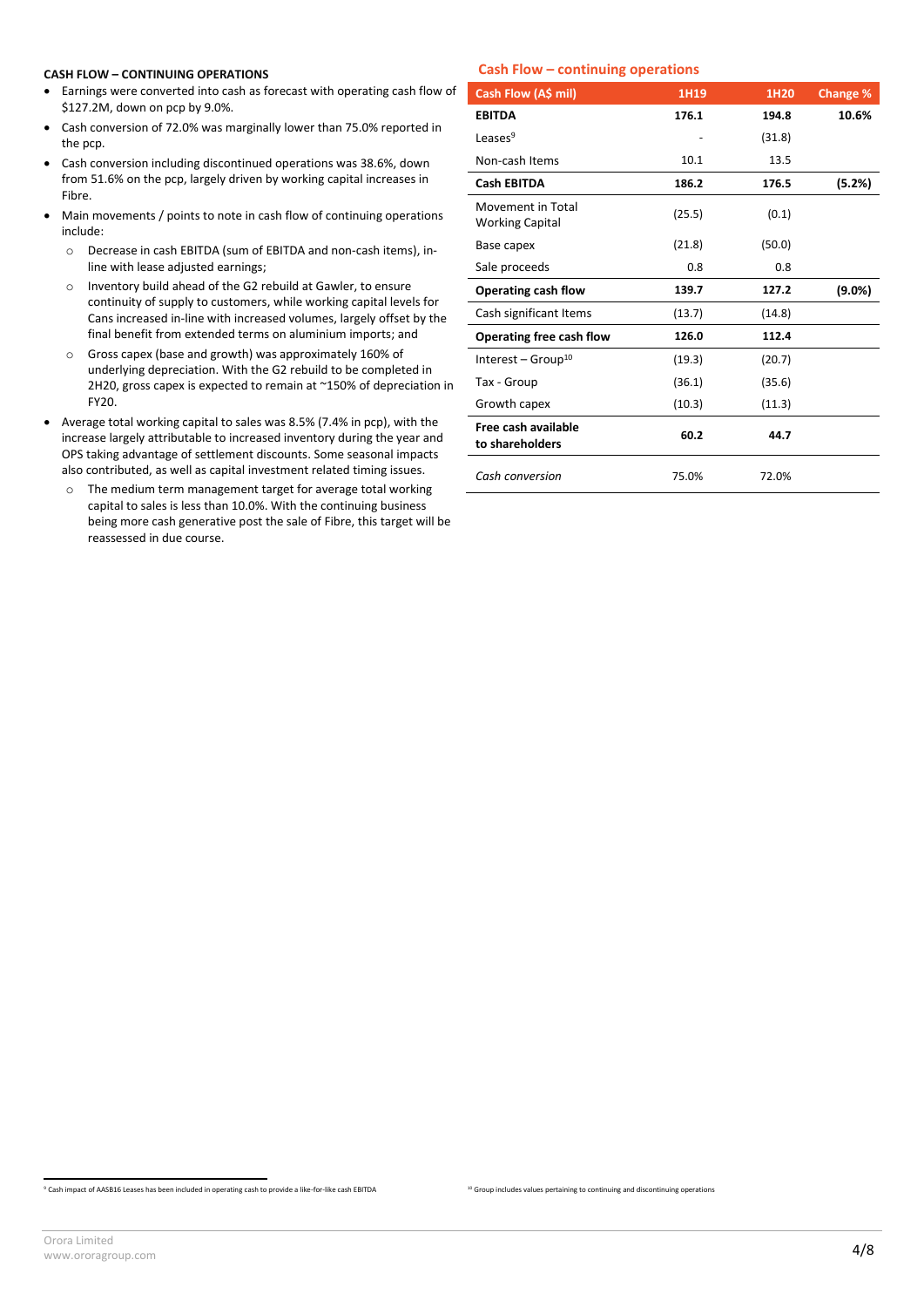## AUSTRALASIA – Continuing Operations

#### **KEY POINTS**

- Australasia increased EBIT by \$1.5M to \$82.6M, 1.8% higher than pcp.
- The increased EBIT reflected the continued growth in Cans volumes, which more than offset volume softness in the wine segment. Overall glass volumes were in-line with pcp.
- Return on sales decreased by 10 bps from 20.1% to 20.0%, largely due to insurance and other input cost increases as well as adverse product mix at Glass, largely offset by increased Cans sales.
- Underlying sales in Australasia increased 5.2% after taking into account the pass through of lower aluminium prices.
- Operating Cash Flow was in line with expectations at \$81.0M.
- Cash conversion was below pcp at 71.0%. In comparison to pcp, working capital improved with the temporary impact of a reset on trading terms on the importation of aluminium (approximately \$25.0M impact) in 1H19 reversing. This was partially offset by an increase in inventories to ensure continuity of supply to customers in preparation for the rebuild of G2 in 2H20, and higher aluminium inventories to support greater Cans volumes. Base Capex was materially higher due to the commencement of rebuild works on G2.
- RoAFE was 31.4%, down from 31.6% in the pcp, with increased earnings offset by recent capital upgrades and higher inventories.
- EBIT includes a \$0.5M benefit from lease accounting.
- Economic conditions in Australia remain flat with further uncertainty in the outlook due to the unknown impact from bushfires, ongoing drought and coronavirus.

#### **BEVERAGE BUSINESS GROUP**

 Beverage earnings were higher than pcp driven by increased Cans volumes, partially offset by product mix in Glass and increased insurance and other input costs.

#### **Beverage Cans:**

- Volumes were up on the pcp, underpinned by steady volumes in carbonated soft drinks (CSD) in Asia Pacific as volumes continue to transition from other substrates, growth in both mainstream (switch from glass) and craft beer segments and increased volumes of other non-alcoholic beverages such as still and sparkling water.
- Earnings were higher due to the increased sales volumes and sound operational cost management.

#### **Glass:**

- Overall volumes were in line with the pcp. Volumes were lower in some wine markets (largely export), partially offset by continued market share gains in beer and increased volumes in non-alcoholic beverages such as kombucha.
- While there is an ongoing focus on operational cost improvement, this was more than offset by unfavourable product mix, rising raw material and input costs, resulting in marginally lower earnings compared to the pcp.

#### **Closures:**

 Volumes were lower on the pcp reflecting softness in some wine markets, resulting in a small reduction in earnings.

#### **INNOVATION & GROWTH UPDATE**

In 1H18, the Glass business committed ~\$35.0M to build a new warehouse at Gawler to enable Orora to hold inventory onsite and further reduce offsite pallet storage and transport costs. The project was completed on time and on budget in December 2019, with final commissioning of autonomous pallet stacking vehicles due by the end of Q3. The investment is expected to deliver a return of ~15% by reducing the cost of offsite storage and cartage. These benefits will gradually come through in the second half of FY20 with the full benefit to be achieved in FY21.

| (A\$ mi)             | 1H19  | 1H <sub>20</sub> | Change % |
|----------------------|-------|------------------|----------|
| Sales Revenue        | 402.6 | 412.2            | 2.4%     |
| EBIT                 | 81.1  | 82.6             | 1.8%     |
| <b>EBIT Margin %</b> | 20.1% | 20.0%            |          |
| ROAFE                | 31.6% | 31.4%            |          |

**Segment Cash Flow**

| Segment Cash Flow                    |        |        |          |
|--------------------------------------|--------|--------|----------|
| (AS mil)                             | 1H19   | 1H20   | Change % |
| <b>EBITDA</b>                        | 102.0  | 105.4  | 3.3%     |
| Leases                               |        | (3.1)  |          |
| Non-cash Items                       | 11.4   | 11.7   |          |
| Movement in Total Working<br>Capital | (6.6)  | 6.4    |          |
| <b>Base Capex</b>                    | (8.9)  | (39.4) |          |
| Sale Proceeds                        | (0.1)  |        |          |
| <b>Operating Cash Flow</b>           | 97.8   | 81.0   | (17.2%)  |
| Cash Significant Items               | (13.7) | (10.1) |          |
| <b>Operating Free Cash Flow</b>      | 84.1   | 70.9   |          |
| <b>Cash Conversion</b>               | 86.3%  | 71.0%  |          |

 Work has commenced at Gawler for the rebuild of G2, which is scheduled to complete in April 2020. The total cost of the rebuild is ~\$50.0M with approximately half spent by 31 December 2019, and the remainder to be spent in 2H20.

- While G2 is offline, the second forming line (first line was upgraded in 2017) will also be upgraded for an estimated cost of \$10.0M. This will add ~10M bottles of annual capacity. The benefits are expected to flow from FY21.
- The Cans business is currently commissioning a new state of the art Digital Proofing Printer at Dandenong, Victoria. This will materially improve the time taken to produce prototype designs and short run promotional products, enabling greater customer engagement through further product customisation.
- With the positive outlook for can volume growth and with the support of customers as appropriate, a range of plant upgrades or capacity expansions are likely to be made in the near term.

#### **PERSPECTIVES FOR REMAINDER OF 2020**

- The Australasian restructuring initiative announced in August 2019 almost exclusively related to the discontinued operations of the Fibre business. As such, no benefits are expected to be delivered by the continuing Australasia business.
- Orora uses approximately 3 petajoules (PJ) of gas annually to produce glass at Gawler. As previously announced, new supply arrangements commenced on 1 January 2020 with multiple parties for two years. Some supply contracts have additional options at Orora's call. The anticipated net cost headwind from gas price increases in 2H20 will be ~\$1.5M with a further ~\$1.5M impact in 1H21.
- The G2 rebuild will have a negative impact on EBIT in 2H20 of ~\$8.0M. This will largely reverse in FY21.
- A further \$1.0M of insurance costs will impact the Australasian business in 2H20.
- With the success of investments in Australasia to date, the Orora Global Innovation Initiative will continue to be accessed to enhance the value proposition and / or improve productivity and drive earnings growth of the Australasian business. Orora expects there will be further commitments to support innovative new-customer led product solutions in 2H20 and beyond.
- The Australasian business will continue to identify and implement cost reduction initiatives as well as reinvest in upgrades to the asset base, new capacity and new sites. This is consistent with Orora's approach over recent years to offset ongoing headwinds, in addition to pursuing organic growth.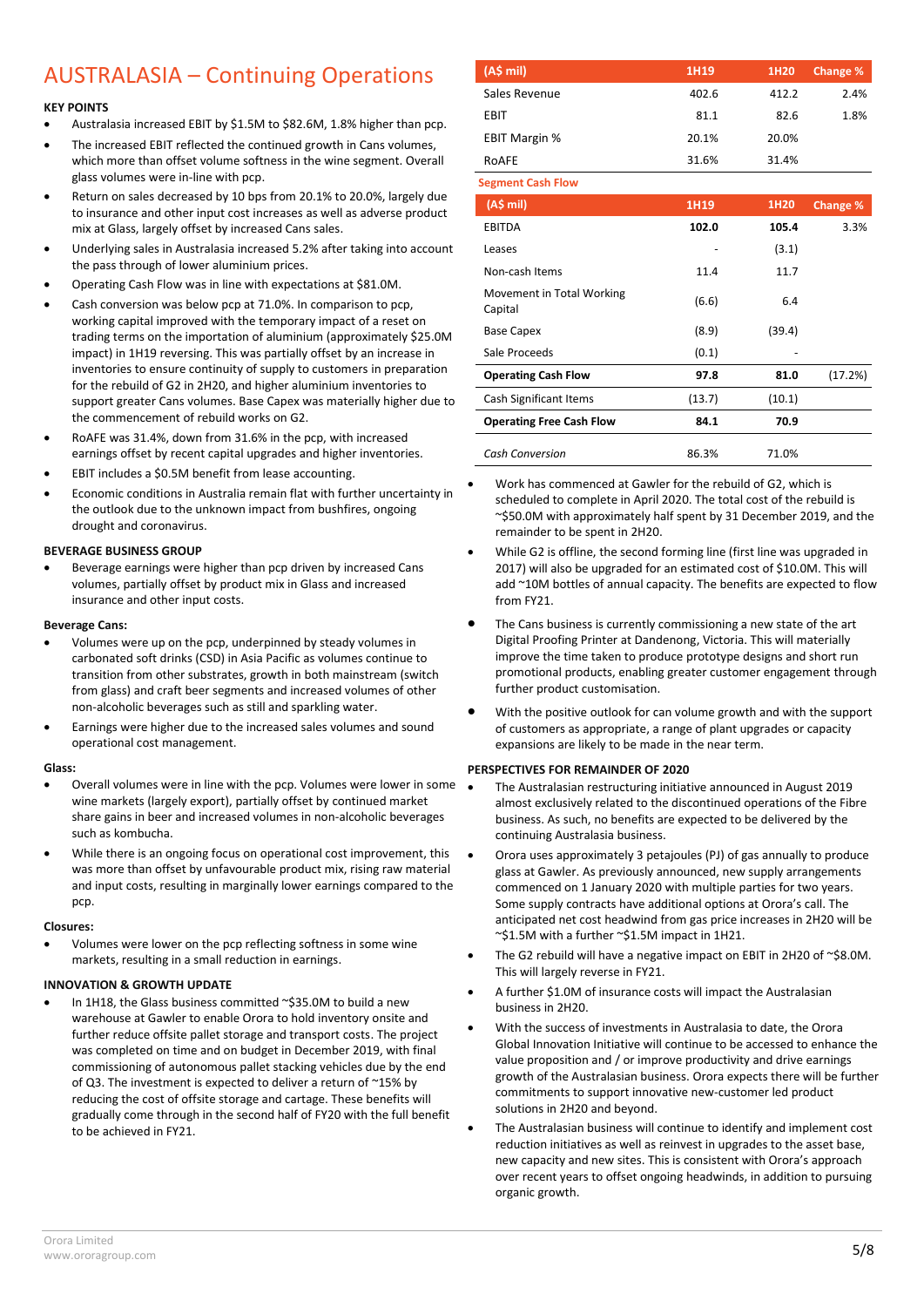### NORTH AMERICA

#### **KEY POINTS**

- North America's EBIT declined 12.5% to \$50.5M.
- In local currency terms, EBIT declined 17.2% to US\$34.6M. This is a result of generally tough market conditions impacting volumes and margins in OPS, the earnings reset in OV from the deferral/removal of major customer campaigns, subdued trading in the packaging and entertainment segments and the loss of several key sales representatives post a harmonisation of compensation structures. These combined with other factors flowed through to the EBIT margin which was lower at 3.6% (4.7% in pcp).
- As previously announced, to address these headwinds, a number of initiatives in both businesses have been or are being implemented. These initiatives progressively gained traction in the half, particularly during Q2. These are expected to continue to build into 2H20 and beyond.
- Sales grew 10.5% to US\$974.1M, driven by acquisitions. Net organic sales were flat in OPS, while sales declined in OV.
- The integration of the Texas based Pollock acquisition is on track.
- Cash flow increased to \$46.2M while cash conversion increased to ~74.0% (~58.0% in pcp). The increase in cash conversion was driven by sound working capital management and reduced capital spend as the businesses focused on earnings improvement programs.
- RoAFE declined by 360bps to 11.7% with lower earnings and the initial dilutionary impact of the Pollock acquisitions.
- EBIT includes a positive A\$2.8M FX translation impact and A\$8.7M (US\$6.0M) benefit from lease accounting.

#### **ORORA PACKAGING SOLUTIONS**

- OPS delivered constant currency revenue growth of approximately 14.5%, all from acquisitions, with underlying revenues stable. This was largely a reflection of challenging market conditions experienced across the OPS business.
- EBIT was higher in 1H20 than 2H19. Earnings momentum continued to improve throughout the half as the impact from the various improvement program initiatives gathered traction.
- Underlying EBIT margins declined to 3.5% from 5.1% in the pcp (which was a stronger comparative period), but were up from 3.1% in 2H19.
- The margin decline compared to the pcp was the result of generally tough market conditions, the dilutionary impact of the Pollock acquisition (initially lower return on sales) as well as the impact of being unable to pass through raw material increases. Margins have continued to steadily improve since the reset encountered in the second half of FY19.
- In response to the margin reset, OPS has developed a comprehensive improvement program. This is across all facets of the business with a focus on volume growth, margin recovery and efficiency / cost reduction. While a number of initiatives have already been implemented and are delivering, activity is continuing. Examples include:
	- o Approximately 100 roles were removed from the business in Q1 of FY20;
	- o An OPS wide price increase (mainly cost recovery in nature) was introduced in late Q2 / early Q3;
	- $\circ$  Gross margin improvement initiatives, enabled by the ongoing optimisation of the ERP implementation, which has enhanced decision making on price, procurement and costs to serve. Further opportunities exist to leverage the integrated data solution, which will continue to provide benefits progressively in 2H20 and beyond;

| (A\$ mi)             | 1H19    | 1H <sub>20</sub> | Change % |
|----------------------|---------|------------------|----------|
| Sales Revenue        | 1,217.6 | 1,423.0          | 16.9%    |
| <b>EBIT</b>          | 57.7    | 50.5             | (12.5%)  |
| <b>EBIT Margin %</b> | 4.7%    | 3.6%             |          |
| ROAFE                | 15.3%   | 11.7%            |          |

| (US\$ mil)    | 1H <sub>19</sub> | 1H <sub>20</sub> | <b>Change %</b> |
|---------------|------------------|------------------|-----------------|
| Sales Revenue | 881.5            | 974.1            | 10.5%           |
| <b>FRIT</b>   | 41.8             | 34.6             | (17.2%)         |

#### **Segment Cash Flow**

| (A\$ mi)                             | 1H19   | 1H20   | Change % |
|--------------------------------------|--------|--------|----------|
| <b>EBITDA</b>                        | 74.1   | 89.4   | 20.6%    |
| Leases                               |        | (28.7) |          |
| Non-cash Items                       | (1.3)  | 1.8    |          |
| Movement in Total Working<br>Capital | (18.9) | (6.5)  |          |
| <b>Base Capex</b>                    | (12.9) | (10.6) |          |
| Sale Proceeds                        | 0.9    | 0.8    |          |
| <b>Operating Cash Flow</b>           | 41.9   | 46.2   | 10.3%    |
| Cash Significant Items               |        | (4.7)  |          |
| <b>Operating Free Cash Flow</b>      | 41.9   | 41.5   |          |
| <b>Cash Conversion</b>               | 57.5%  | 73.9%  |          |

- o Insourcing more corrugated volumes from the Orora Manufacturing division to improve utilisation and therefore margins; and
- The ERP implementation is on track and improved customer service levels are being achieved which has provided sales representatives further capacity to target new business, with several new accounts already on-boarded.

#### **ORORA VISUAL**

- Orora Visual financial results in 1H20 were impacted by subdued trading in the packaging and entertainment segments, the deferral / removal of several large summer campaigns and the loss of key sales representatives predominantly in the entertainment sector after the harmonisation of compensation structures at the start of the financial year.
- The sales representatives have since been replaced, with good progress made in Q2 on increasing revenue with existing customers and several new accounts on-boarded.
- The business continues to improve the level of collaboration to drive efficiencies across all sites.
- There are opportunities to drive profit growth and improve returns the focus going forward will be on building management capability and execution.

#### **INNOVATION AND GROWTH UPDATE**

- The integration of Pollock is on track. Having successfully navigated the first 12 months, the focus is now moving toward enhancing the customer experience, integrating systems and processes and delivering further cost related synergies.
- Implementation of the OPS improvement program initiatives will continue in the second half with incremental benefits expected. The journey to previously experienced margins will take time.
- OPS has commenced investment in a new digital platform to replace legacy web portals to encourage better customer engagement by offering customised products via digital channels.
- A new Customer Experience Centre, similar to Orora centres in San Jose and San Diego, will be opened in Los Angeles in calendar 2020. The centres provide OPS the ability to better engage with customers and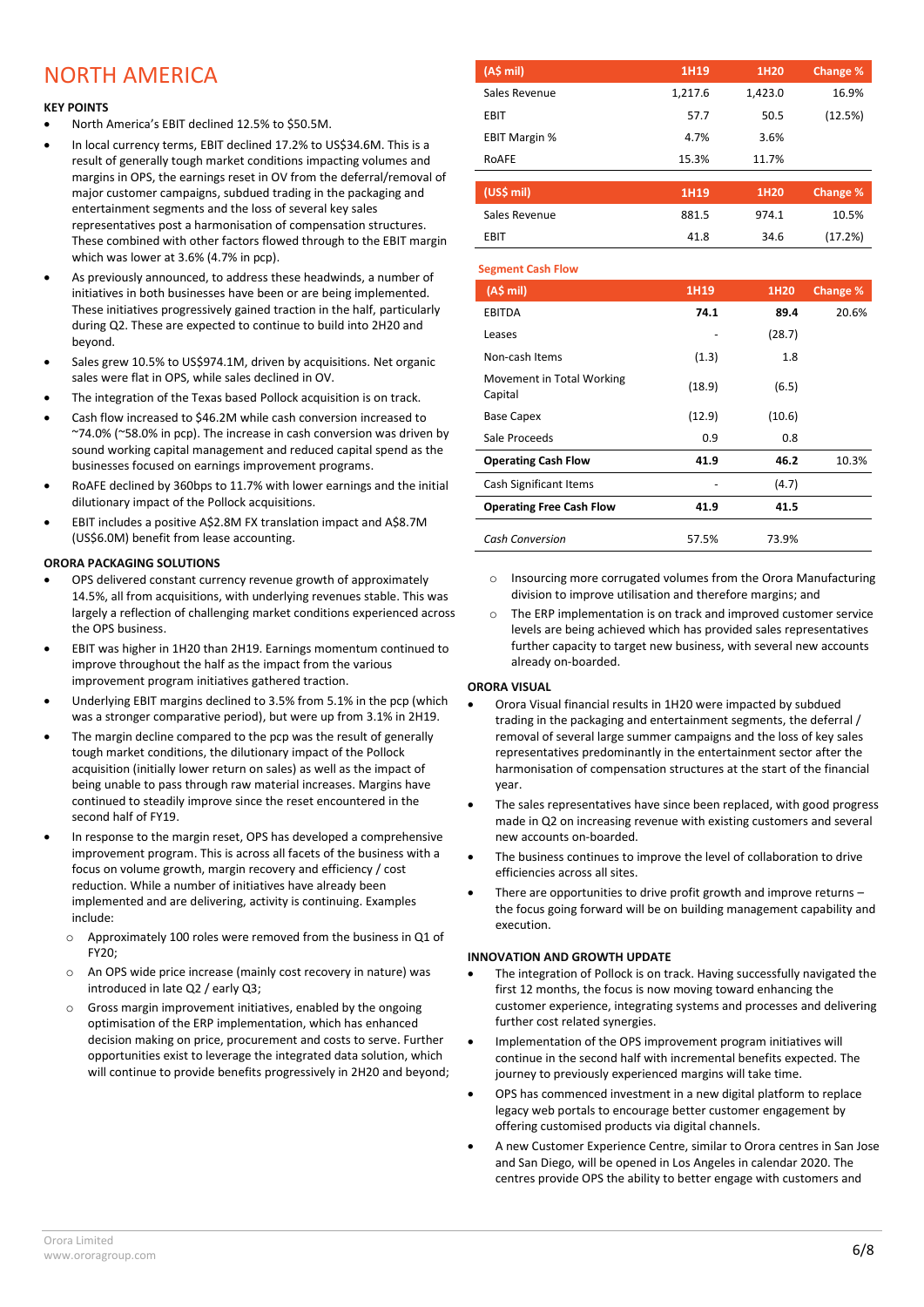highlight the value-add product offering and customised packaging design solutions in person.

- The high speed large format digital printer which was commissioned in Southern California and the 6 colour press printer commissioned in Northern California are further enhancing the value proposition, including print quality and speed to market. Sales and margins are progressing to expectation.
- Orora Visual continues to build its value proposition to serve national customers with a consistent point of purchase, visual communications and fulfilment offering across multiple locations. Orora Visual has three creative design centres in Los Angeles on the west coast, one in Dallas and one in New Jersey on the east coast. These combine well with the expected "uniformity of offering" benefits from digital and fabric printing capability. A new fabric line was commissioned in Orange County in the first half and a second line will be commissioned in New Jersey in 2H20 to supplement the existing line at that location.
- Orora Visual continues to invest in digital technology including Customer and Consumer Engagement capability and print on demand solutions.

#### **PERSPECTIVES FOR REMAINDER OF 2020**

- Market conditions in North America remain challenging with ongoing uncertainty regarding trade tensions with China and the coronavirus.
- The focus for the North American businesses is to consolidate and deliver on the existing earnings improvement programs, including sales growth, margin improvement and cost efficiency, noting these programs are likely to take some time to reach full expectation.
- The North American businesses will continue to utilise the Orora Global Innovation Initiative to drive innovation, modernisation and productivity especially in the area of digital capability.
- OPS to continue to progress the integration of Pollock.
- The above activity would not preclude further M&A investment, however the immediate focus is as outlined above.

### **CORPORATE**

- As separately announced, Orora's inaugural Chairman, Mr Chris Roberts, has retired, effective today. In line with continual Board renewal, which included the appointment of Mr Tom Gorman in September 2019, John Pizzey will also retire from the Board, effective 31 May 2020. The new Chairman is Mr Rob Sindel, who joined the Board in March 2019, following an extensive career in industry, including as Managing Director and CEO of CSR Limited.
- With the imminent sale of the Australasian Fibre business and the addition of the Group General Manager Strategy in January 2020, a detailed review of Orora's strategy, with a primary focus on the continuing businesses including growth options, has commenced.
- As part of this review, investment hurdle rates and capital management will also be reassessed to ensure they are appropriate for driving long term shareholder value. Further details of the review of strategy will be communicated in due course.
- Corporate costs have been allocated to the continuing business segments with prior year's figures being restated for comparison.
- Corporate costs are expected to reduce post the completion of the sale of the Australasian Fibre business from FY21.
- One of the \$50.0M Bilateral Facilities, due to mature in July 2019, was refinanced with an existing relationship bank, with no material changes to commercial terms.
- While it remains complex, the decommissioning of the Petrie site is progressing as expected. Approximately \$10.0M was spent on decommissioning in the half with a similar level of expenditure likely in the second half.

### CONFERENCE CALL

Orora is hosting a conference call for investors and analysts at 11:00am today. The audio cast will be available on the Orora website, [www.ororagroup.com,](http://www.ororagroup.com/) within 24 hours.